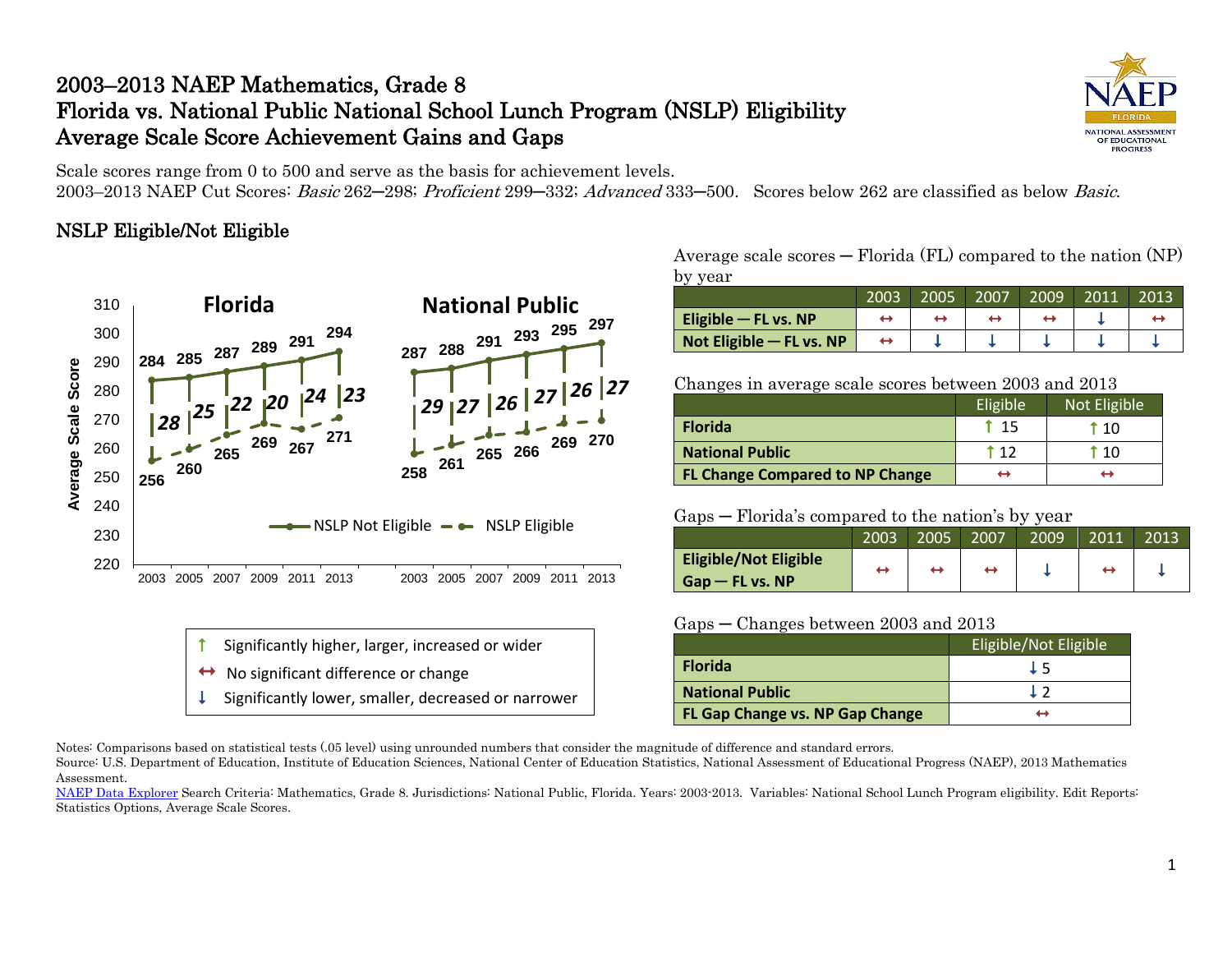# 2003–2013 NAEP Mathematics, Grade 8 Florida vs. National Public National School Lunch Program (NSLP) Eligibility At or above Basic Achievement Gaps



Scale scores range from 0 to 500 and serve as the basis for achievement levels.

2003–2013 NAEP Cut Scores: Basic 262–298; Proficient 299–332; Advanced 333–500. Scores below 262 are classified as below Basic.

### NSLP Eligible/Not Eligible



No significant difference or change

Significantly lower, smaller, decreased or narrower

Percent at or above  $Basic-$  Florida (FL) compared to the nation (NP) by year

|                          | 2003 | 2005 | 2007 | 2009 | 2011 | 2013 |
|--------------------------|------|------|------|------|------|------|
| Eligible $-$ FL vs. NP   |      |      |      |      |      |      |
| Not Eligible - FL vs. NP |      |      |      |      |      |      |

Changes in percent performing at or above Basic between 2003 and 2013

|                                        | Eligible   | Not Eligible |
|----------------------------------------|------------|--------------|
| <b>Florida</b>                         | 1 16%      | T 8%         |
| <b>National Public</b>                 | <b>14%</b> | <b>18%</b>   |
| <b>FL Change Compared to NP Change</b> | ↔          | ↔            |

### Gaps ─ Florida's compared to the nation's by year

|                              | 2003 | 2005 | 2007 | 2009 | 2011 | 2013 |
|------------------------------|------|------|------|------|------|------|
| <b>Eligible/Not Eligible</b> | -    | H    |      |      |      |      |
| $Gap$ – FL vs. NP            |      |      |      |      |      |      |

#### Gaps ─ Changes between 2003 and 2013

|                                 | <b>Eligible/Not Eligible</b> |
|---------------------------------|------------------------------|
| <b>Florida</b>                  | 18%                          |
| <b>National Public</b>          | $\pm$ 6%                     |
| FL Gap Change vs. NP Gap Change |                              |

Notes: Comparisons based on statistical tests (.05 level) using unrounded numbers that consider the magnitude of difference and standard errors.

At or above *Basic*: Partial mastery of prerequisite knowledge and skills needed for proficient work.

Source: U.S. Department of Education, Institute of Education Sciences, National Center of Education Statistics, National Assessment of Educational Progress (NAEP), 2013 Mathematics Assessment.

[NAEP Data Explorer](http://nces.ed.gov/nationsreportcard/naepdata/) Search Criteria: Mathematics, Grade 8. Jurisdictions: National Public, Florida. Years: 2003-2013. Variables: National School Lunch Program eligibility. Edit Reports: Statistics Options, Achievement Levels, Cumulative.